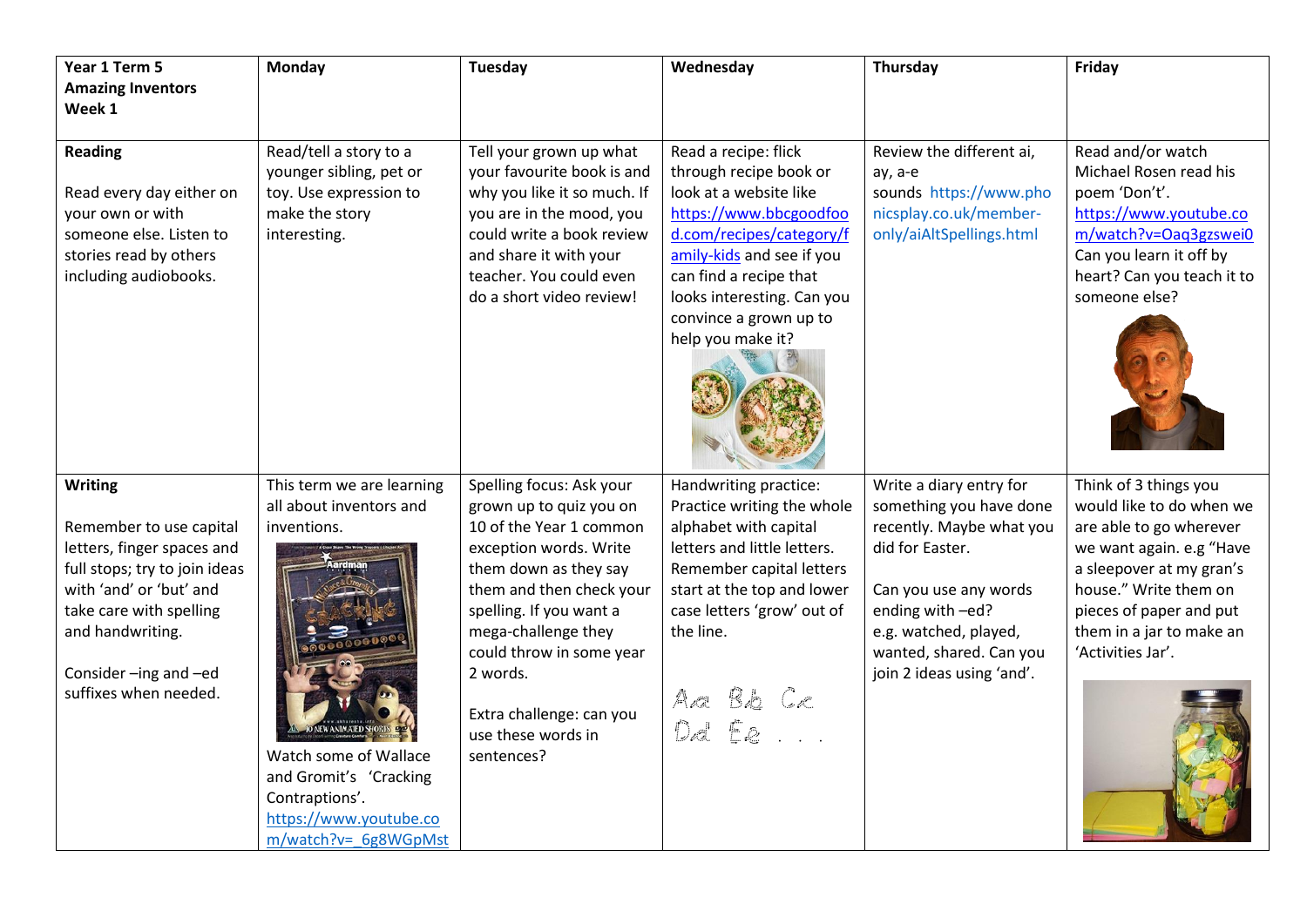|                                                                                                                                                                                                                                                                                                                                                                                                                                                        | Choose your favourite to<br>draw and write about or<br>you could even design<br>your own! Can you label it<br>and write about what it<br>does?     |                                                                                                                                                                                                                                                                                                                                                                                                                         |                                                                                                                                                                                                                                                                                                                                                                                                                   |                                                                                                                                                                                                                                                                                                                                | You could keep adding to<br>this everytime you think<br>of something you'd like to<br>do but can't at the<br>moment. Keep adding to<br>it over time.<br>When lockdown is over<br>you will have a jar full of                                                                                                                                                                                                                                                            |
|--------------------------------------------------------------------------------------------------------------------------------------------------------------------------------------------------------------------------------------------------------------------------------------------------------------------------------------------------------------------------------------------------------------------------------------------------------|----------------------------------------------------------------------------------------------------------------------------------------------------|-------------------------------------------------------------------------------------------------------------------------------------------------------------------------------------------------------------------------------------------------------------------------------------------------------------------------------------------------------------------------------------------------------------------------|-------------------------------------------------------------------------------------------------------------------------------------------------------------------------------------------------------------------------------------------------------------------------------------------------------------------------------------------------------------------------------------------------------------------|--------------------------------------------------------------------------------------------------------------------------------------------------------------------------------------------------------------------------------------------------------------------------------------------------------------------------------|-------------------------------------------------------------------------------------------------------------------------------------------------------------------------------------------------------------------------------------------------------------------------------------------------------------------------------------------------------------------------------------------------------------------------------------------------------------------------|
| <b>Maths</b><br>White Rose are<br>developing daily lessons                                                                                                                                                                                                                                                                                                                                                                                             | White rose home learning<br>Year 1 - Week 2 lesson 2<br><b>Counting in 10s</b>                                                                     | White rose home learning<br>Year 1 - Week 2 lesson 3<br><b>Making equal groups</b>                                                                                                                                                                                                                                                                                                                                      | White rose home learning<br>Year 1 - Week 2 lesson 4<br><b>Adding equal groups</b>                                                                                                                                                                                                                                                                                                                                | White rose home learning<br>Year 1 - Week 2 lesson 5<br><b>Making arrays</b>                                                                                                                                                                                                                                                   | fun ideas to start fulfilling.<br>Arrays can be found all over<br>the place!<br>https://www.youtube.co<br>m/watch?v=ks-q6gKoQKs                                                                                                                                                                                                                                                                                                                                         |
| that include a 5 minute<br>video and accompanying<br>questions. You could print<br>the questions out or just<br>answer them verbally<br>using scrap paper for any<br>jottings/working out.<br>https://whiterosemaths.c<br>om/homelearning/year-1/<br>If you have the<br>technology to access this<br>site please do. If you<br>can't, or you can tell your<br>child needs something<br>more practical today,<br>then other ideas are<br>included here. | And/Or<br>Practical activity - put<br>objects into groups of 10<br>and count them.<br>How much money in 10p<br>coins can you find in the<br>house? | And/Or<br>Get 8 small objects e.g.<br>sweets, marbles, pieces of<br>lego, LOL dolls etc.<br>Investigate how many<br>different ways you can put<br>them into equal groups.<br>If I make 2 groups of 3<br>and 1 group of 2 is that<br>equal?<br>Investigate ways to make<br>equal groups from other<br>numbers of objects. Try:<br>9, 12, 16, 18, 20.<br>Is there just one right<br>answer each time or more<br>than one? | And/Or<br>Brainstorm things that<br>come in numbered<br>groups.<br>Things that come in<br><b>Groups</b><br>$\overline{3}$ ;<br>tricycle of<br>iangle $\triangle$<br><b>DD</b> & Sode<br>Cor wheel<br>$rac{1}{1 + \frac{1}{1 + \frac{1}{1}} \cdot \frac{1}{1}}$<br>Equal Groups for<br>Extra challenge: use the 2s<br>5s and 10s to make your<br>own questions. "How<br>many antlers on 6<br>reindeers?" "How many | 8 8 8 8 4<br>8 8 8 8 6<br><br>A mathematical array is a<br>group of objects/pictures<br>that have been arranged<br>into rows and columns.<br>Arrays help young children<br>learn to multiply as they can<br>see 15 is 3 groups of five or 5<br>groups of 3.<br>And/Or<br>Have a go at<br>drawing/arranging your own<br>arrays. | Can you go on an array hunt<br>around your home? You<br>could photograph your<br>findings.<br>Extra challenge: can you<br>count the total number in<br>the arrays you find? If you<br>have rows or columns of 2s,<br>5s or 10s use your counting<br>knowledge to save time.<br>(Note to parents: in year 1<br>children learn to count in<br>multiples of 2s, 5s and 10s.<br>In Year 2 they will count in<br>steps of 2,3 and 5 starting<br>from 0, and in tens from any |